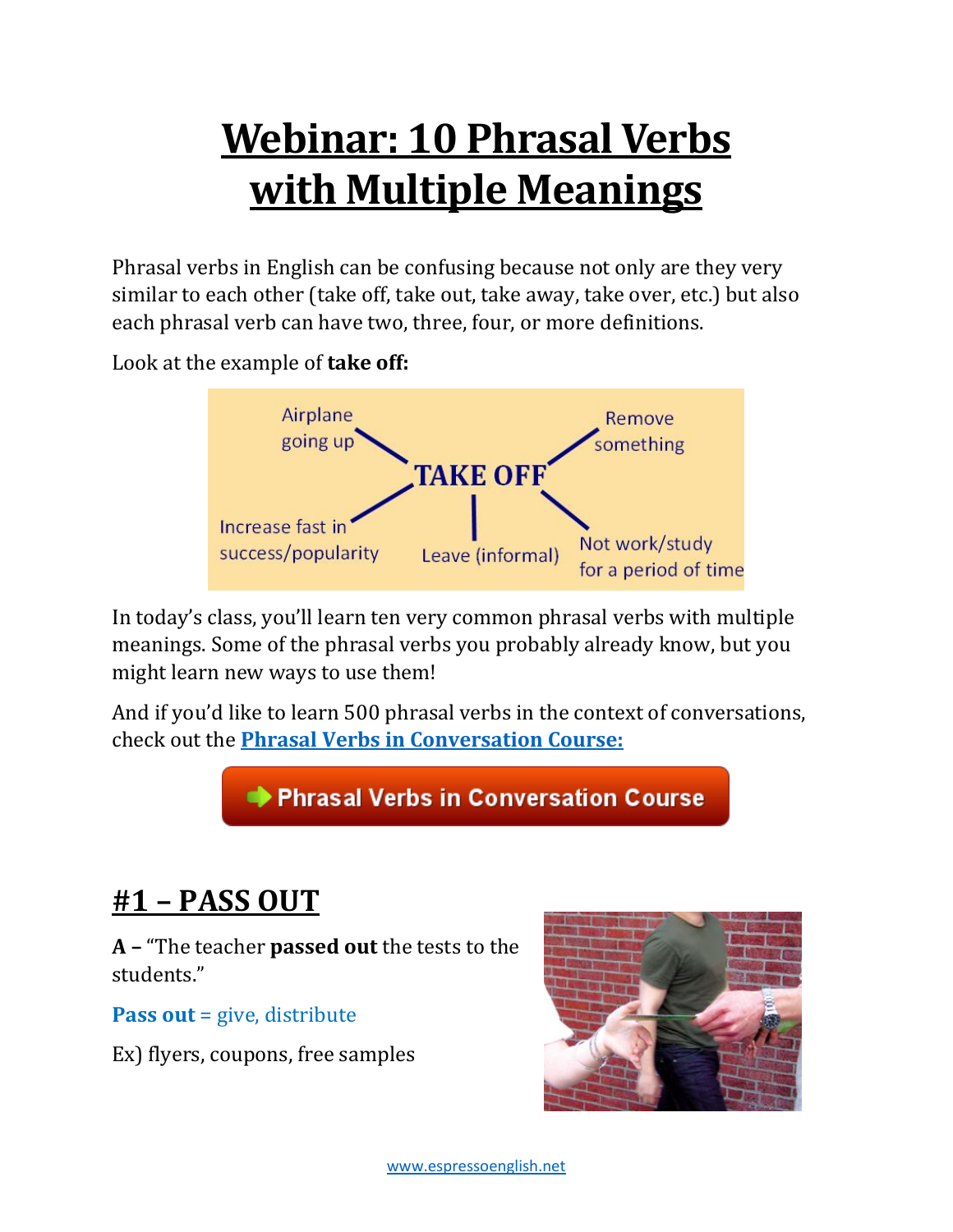**B –** "It was so hot in the classroom that I felt like I was going to **pass out.**"

**Pass out** = faint, lose consciousness

Ex) from shock, fear, nervousness, medical problems

When there's an impact – when you get hit on the head and lose consciousness – we say you are **knocked out.**

# **#2 – BRING UP**

**A –** "Her parents died when she was very young, so her grandparents **brought her up."**

**Bring up** = raise, care for, educate a child

Not formal education – instead, it's teaching the child good behavior.

Don't get **bring up** confused with **grow up.** A child **grows up** – gets bigger, older, taller. The parents (or adults) **bring up** the child.





**B –** "That's a great idea. You should **bring it up** at tomorrow's meeting."

**Bring up** = introduce a topic into a conversation or discussion

Ex) bring up an idea, suggestion, objection, problem

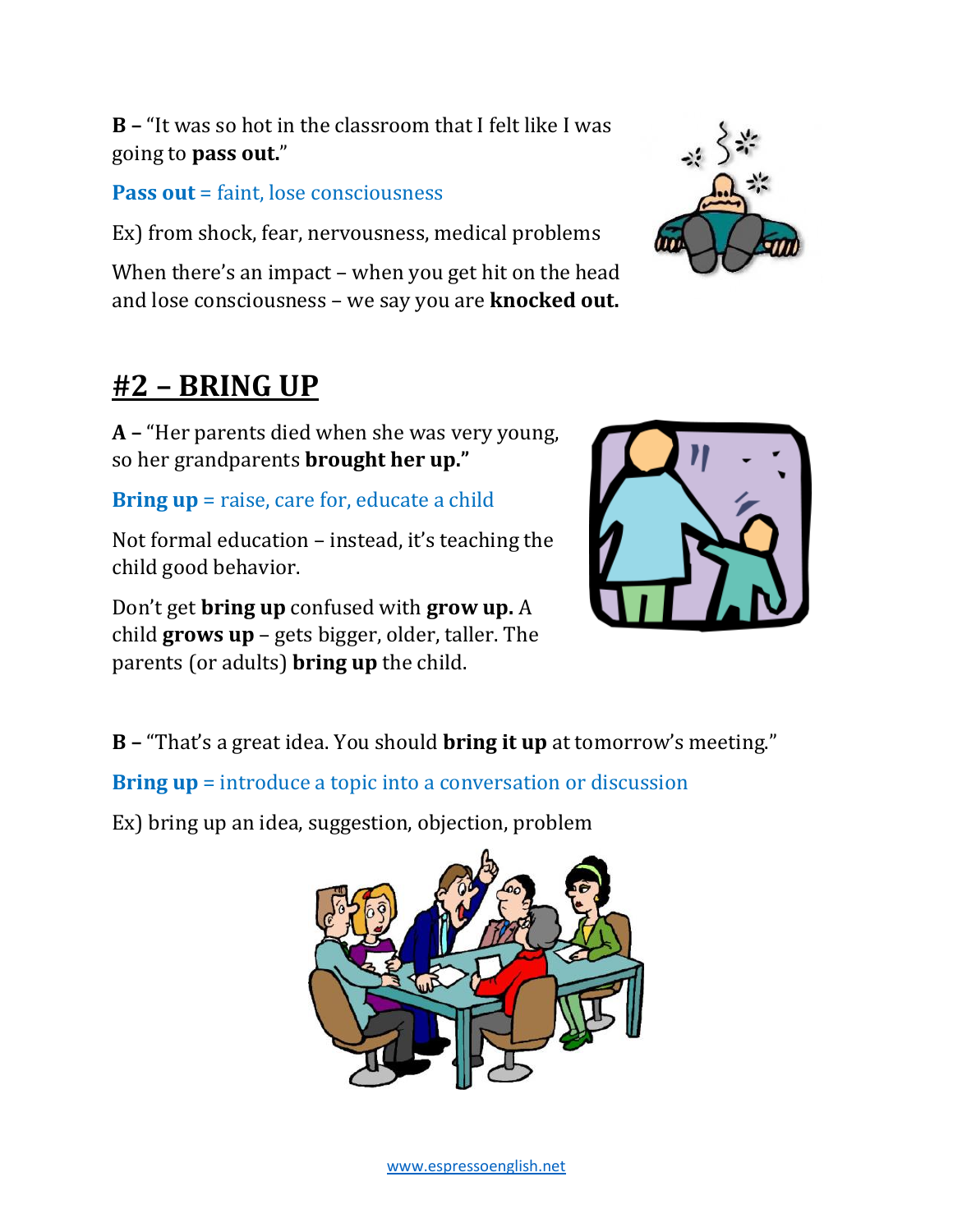# **#3 – TAKE OUT**

**A –** "He **took** his phone **out** of his pocket."

**Take out** = remove something from inside a place

Ex) When you get to school, you **take your books out** of your backpack.

When you buy a new product, you **take the product out** of the box.



#### **B –** "I **took out** ten library books."

#### **Take out** = borrow

We *only* use **take out** in this way for taking out books from the library and taking out a loan (money) from the bank.



**C –** "John is **taking** my sister **out** to dinner on Friday."

#### **Take out** = bring someone on a social encounter (may or may not be romantic)

Ex) Take your girlfriend out to the movies, take your colleague out to lunch, take your kids out to the park

This usually implies that you not only invite the person, but also pay for their meal, ticket, etc.

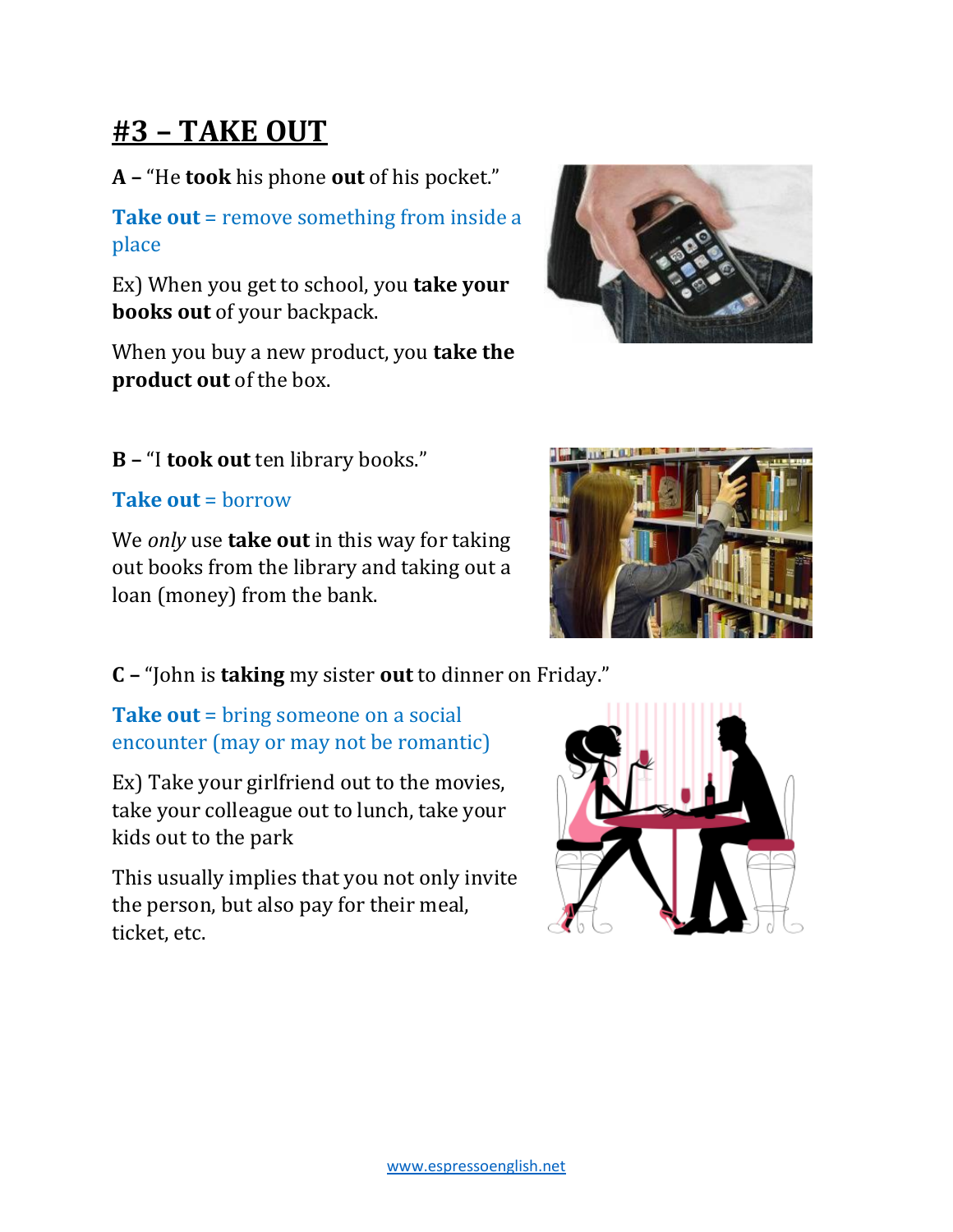### **#4 – TAKE UP**

**A –** "There's no room for a bookcase because the couch **takes up** too much space."

**Take up** = fill or occupy time or space

**B –** "I've just **taken up** skiing – I've had two lessons so far."

**Take up** = start a sport, activity, or hobby



### **#5 – BACK UP**

**A –** "You should **back up** your files so you won't lose them if your computer crashes."

**Back up** = make an extra copy of computer data

You can back up information onto a server, another computer, a CD, an external hard drive, a USB drive, etc.

**Back up** (two words) is the verb, and **backup** (one word) is the noun referring to the extra copy of the information.

**B –** "He crashed his car into a tree while **backing up.**"

**Back up** = move backwards, in reverse

You can **back up** in a car or while walking.

For walking, we can also use **back away** – usually to move away from danger. You would **back away** from an angry dog so that it won't bite you.





**BACKUP**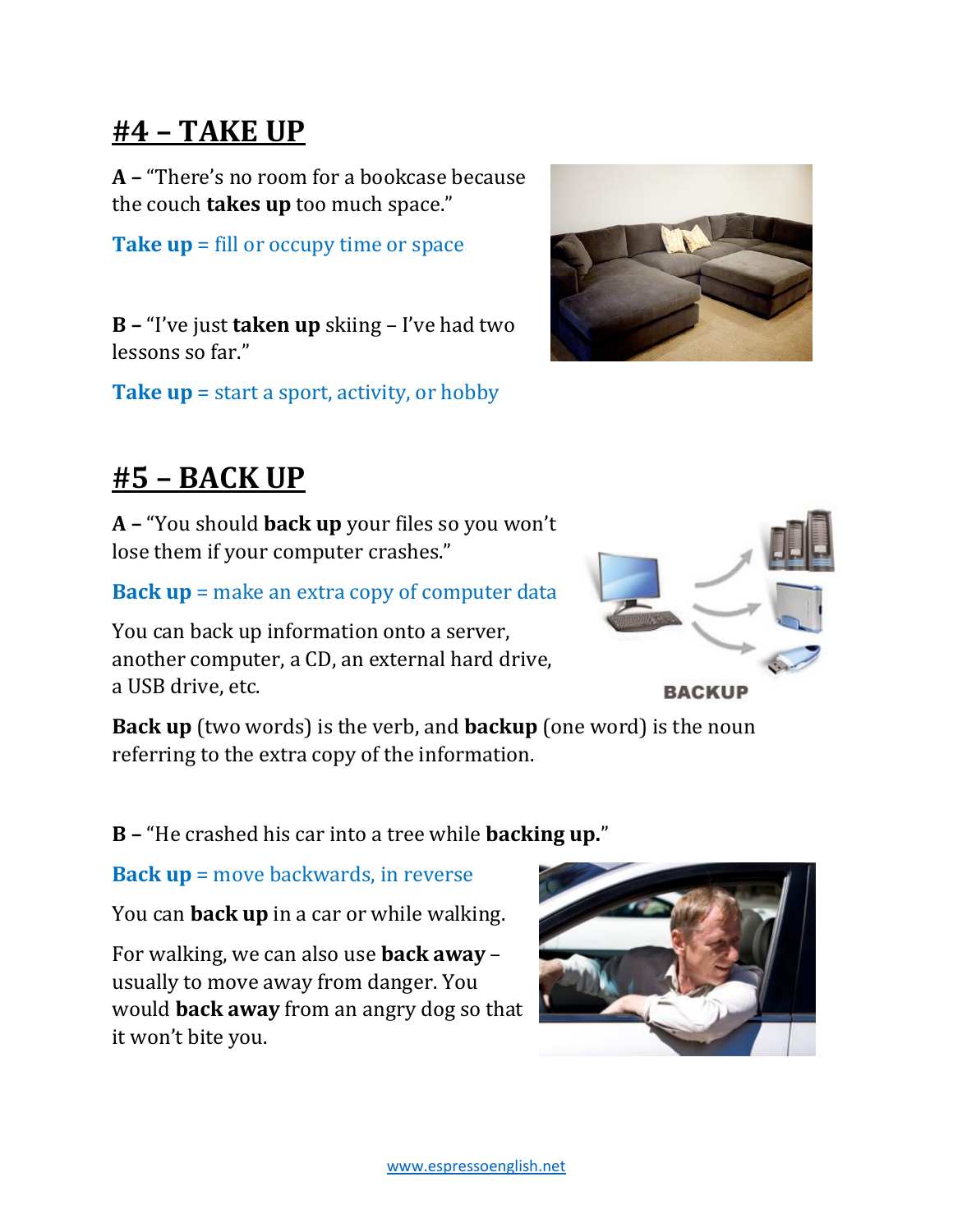**C –** "My coworkers **backed** me **up** when I complained that the boss was giving us too much work."

**Back up** = give moral/emotional support for someone's position

#### **D –** "There's a ton of traffic. The highway is **backed up** for miles."

**Back up** = accumulate and delay due to excess

A road can be backed up, a toilet can be backed up (blocked so that the water can't go down), or a schedule can be backed up.

For example, if you have a store that gets a LOT of orders around Christmastime, the extra volume may "back up" the schedule so that there are delays in shipping out the orders.



### **#6 – BLOW UP**

**A –** "The factory **blew up** due to a gas leak – three people were killed."

#### **Blow up** = explode

**B –** "The CEO **blew up** when he found out that his mistake had lost the company a billion dollars."

**Blow up** = "explode" in anger; get extremely angry very quickly

# **#7 – GIVE AWAY**

**A –** "If you haven't worn a piece of clothing in more than a year, you should **give** it **away."**

**Give away** = give something to someone for free



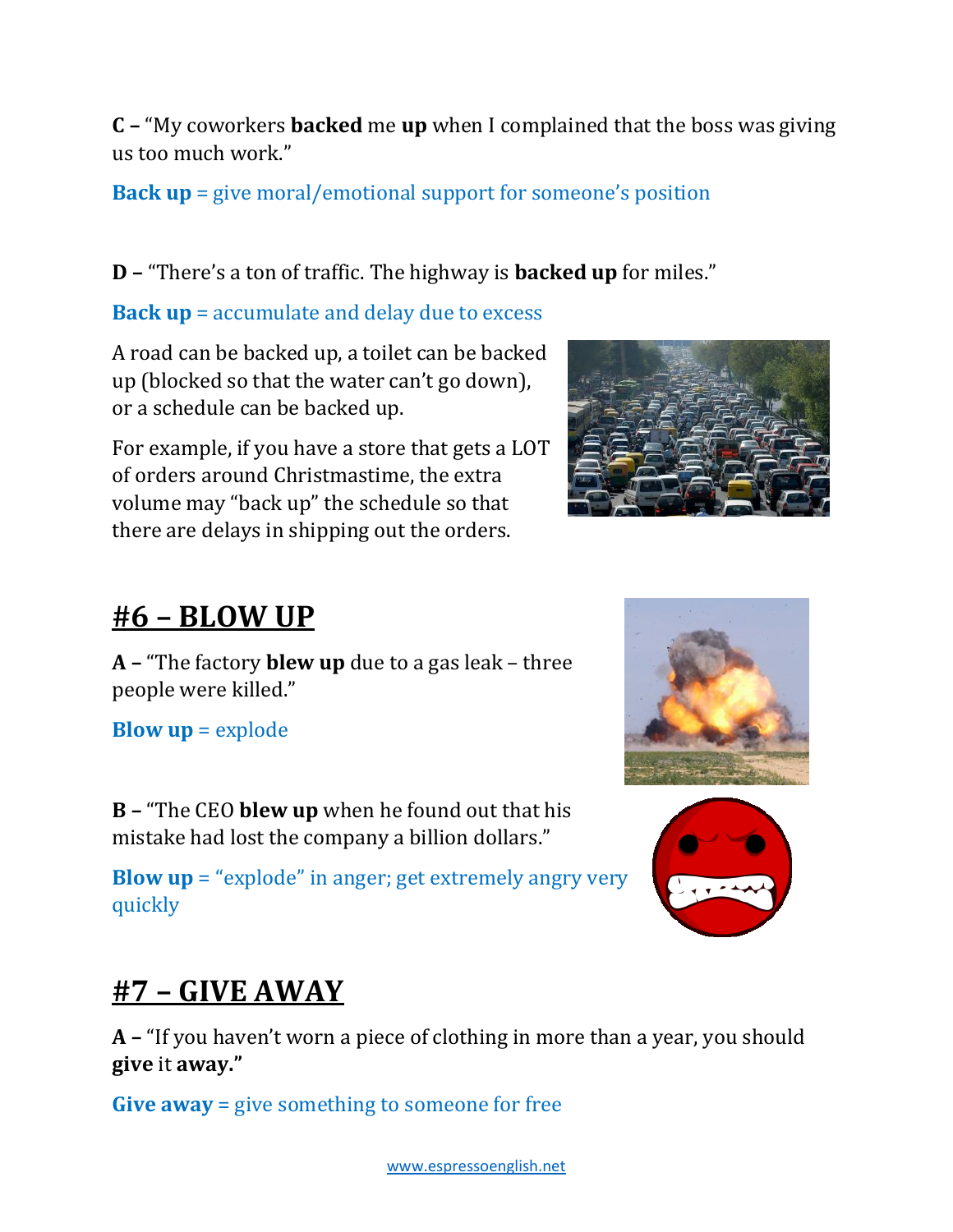

**B –** "I don't want to **give away** the end of the movie; you'll have to see it for yourself."

**Give away** = reveal secret information

Typically used for giving away the ending to movies/books, or giving away company secrets.

### **#8 – WORK OUT**

**A –** "I need to lose weight, so I'm going to **work out** at least three times a week."

#### **Work out** = exercise

Can refer to any type of exercise – done with only your body, or with weights or machines, or running, sports, etc.

**B –** "There were a number of problems during the project, but everything **worked out** in the end."

**Work out** = resolve, have a positive outcome (usually after difficulties/challenges)





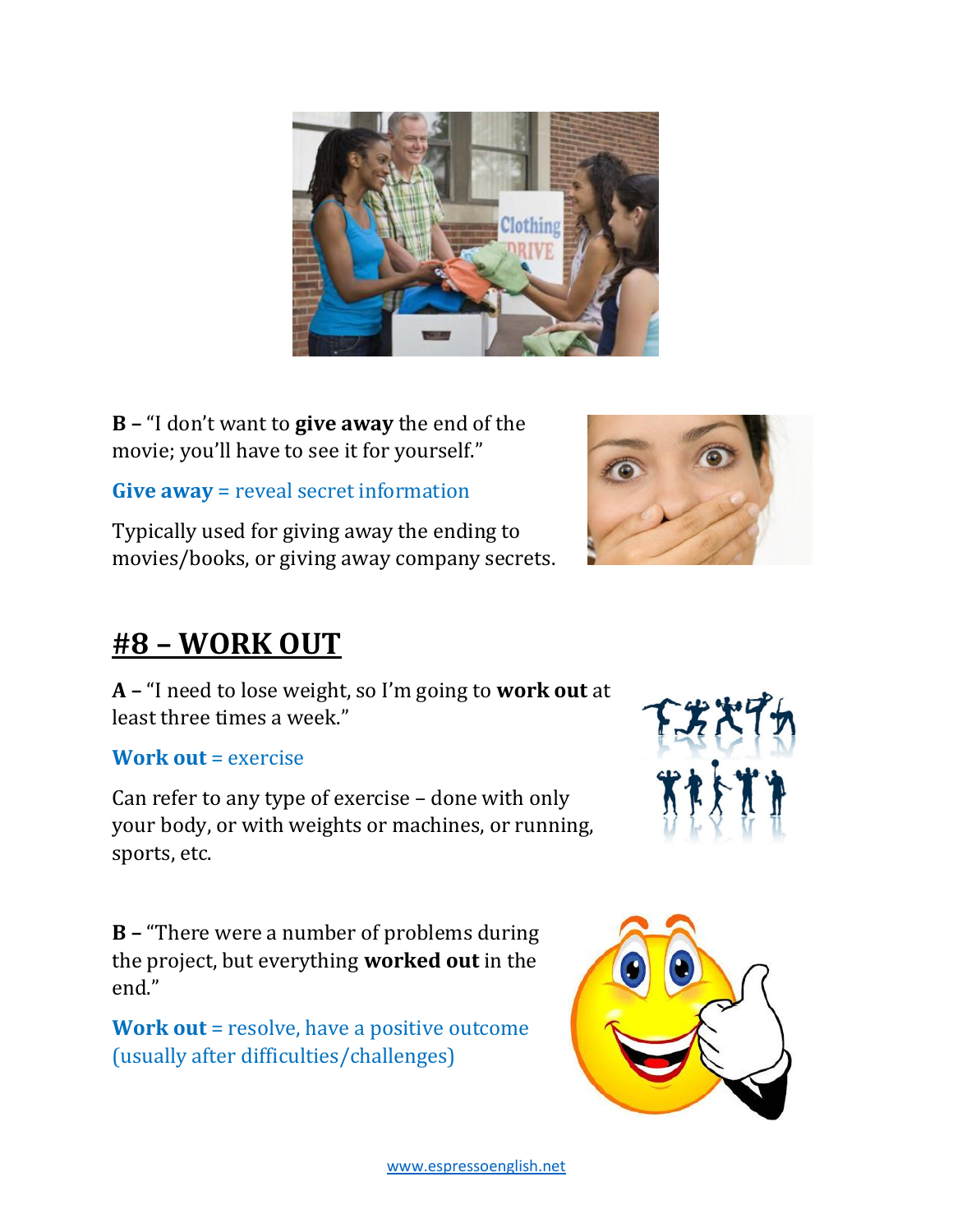### **#9 – MAKE UP**

**A –** "I didn't know the answer to the question, so I just **made** something **up.**"

**Make up** = invent a story (not true)

Children often make up stories and imaginary friends; journalists should not make up facts – they should only report what's true and confirmed!

**B –** "After not speaking to each other for a month, my daughter and her best friend finally **made up.**"

**Make up** = restore a good relationship after an argument or fight

**C –** "I bought my mother a nice gift to try to **make up** for missing her birthday party."

**Make up** = compensate (for an error, bad behavior, etc.)

You can **make up for** a mistake or something bad you did; you can **make it up to** a person. If someone does something that upsets you, they might say, "How can I make it up to you?" wanting to do something good to balance out the bad thing.

*Note: The word makeup (one word) refers to cosmetics.*

# **#10 – PICK UP**

**A –** "I **picked up** the toys that my kids left all over the floor."

**Pick up** = take something with your hand and bring it up from a surface







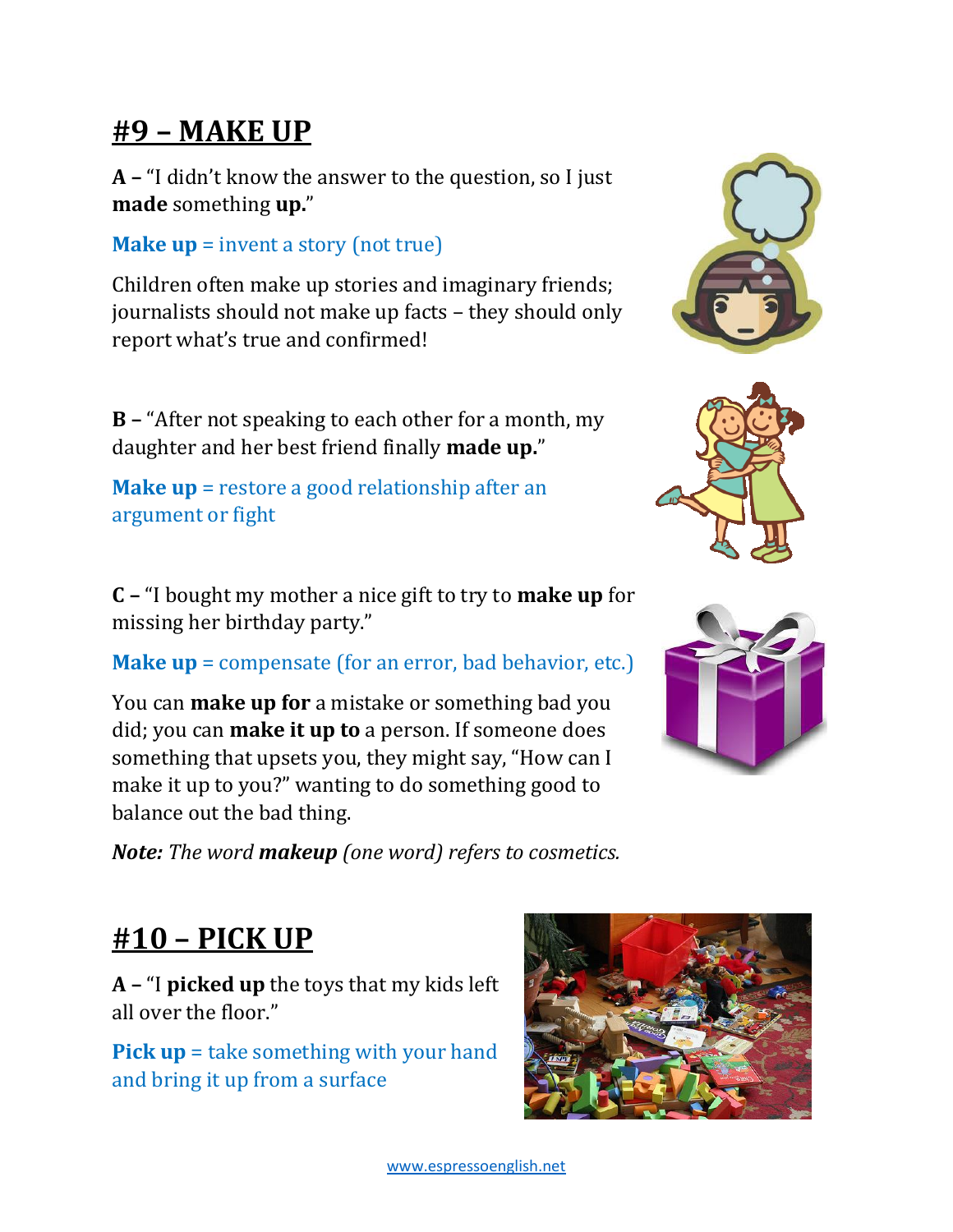**B –** "I'll be back in an hour. I need to **pick up** a few things at the store."

#### **Pick up** = buy (informal)

We use **pick up** for buying small, casual things. You pick up food, household items, etc. but you don't pick up a new car or a diamond necklace, because those are major purchases that you need to think about and research.



**C –** "Sure, I can give you a ride. The concert starts at 8, so I'll **pick you up** around 7:15."

**Pick up** = get someone in your car, in order to take them to a place

The opposite is **drop off.** If your friend is arriving from a trip, you would **pick him up** at the airport and **drop him off** at his house.



**D –** "When we moved to Spain, my kids **picked up** Spanish within 3 months."

**Pick up** = learn (usually quickly and casually, not in a formal classroom environment)

**E –** "Sales are slow over the summer, but they usually **pick up** around September."

**Pick up** = increase/improve, usually after a period of decrease or no change.



Typically used for economy, sales, growth, speed